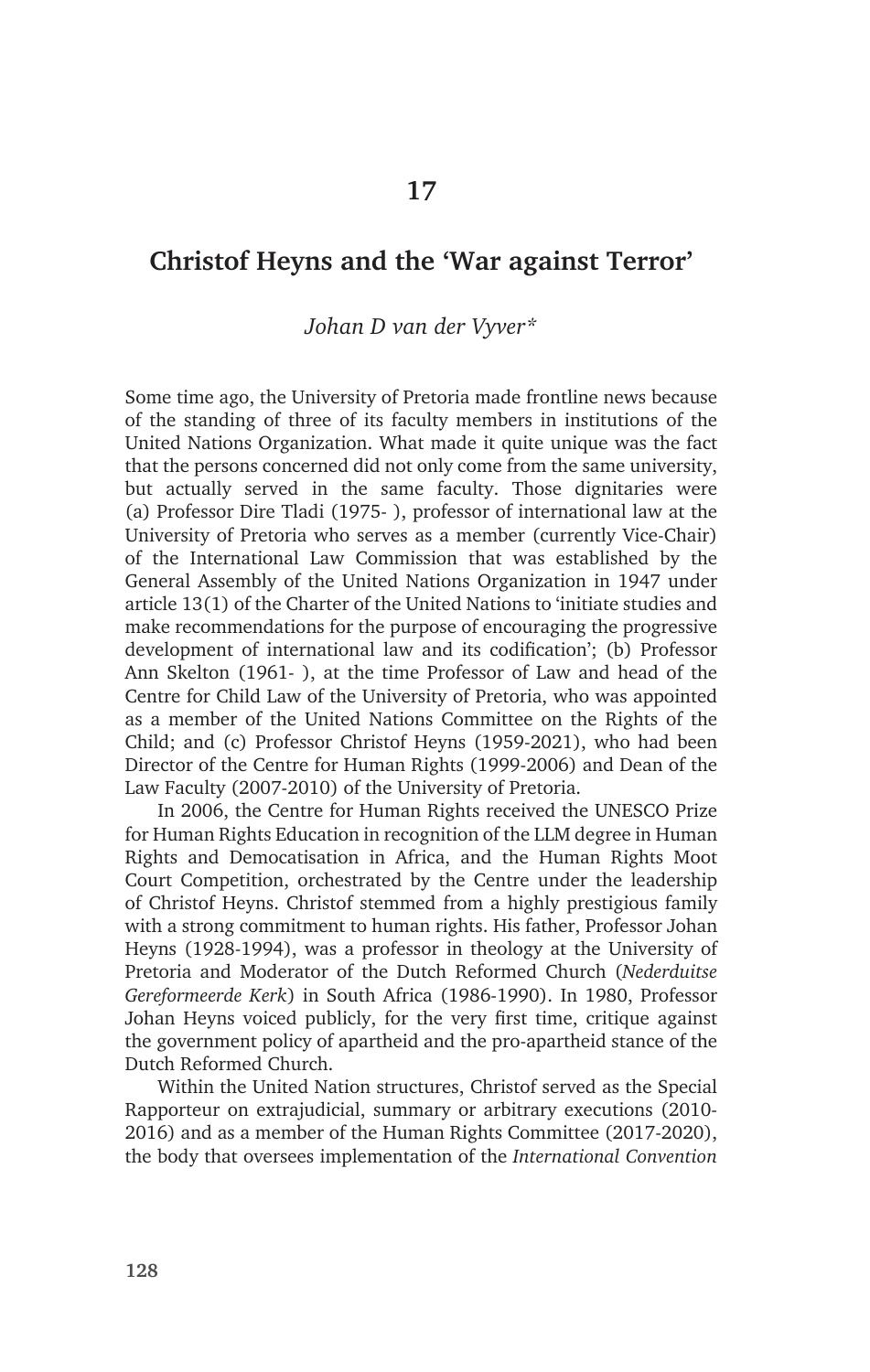*of Human Rights*, 1966. His commitment to extra-judicial executions is the main focus of this contribution in his memory.

# **Extra-judicial executions**

The terrorist attacks of 11 September 2001 executed by the revolutionary Islamic group al-Qaeda and which destroyed the World Trade Center in New York, caused excessive damage to the Pentagon premises in Washington DC, and caused the death of close to 3000 people (2977 victims and 19 hijackers), sparked the American 'War on Terror'. It included an intensive manhunt (2001-2011) to find Osama bin Laden (1957-2011) responsible for planning the attack, which reached a dramatic climax on 2 May 2011, when American armed forces in the early hours of the morning attacked a dwelling in Abbottabad in Pakistan where Osama Bin Laden had been in hiding. Bin Laden was shot and killed in the attack.

The legality of the killing has been questioned by some analysts. For example, on 6 May 2011, Christof Heyns, in his capacity as the United Nations Special Rapporteur on extrajudicial, summary or arbitrary executions, and Martin Scheinin, the Special Rapporteur on the promotion and protection of human rights and fundamental freedoms while countering terrorism, issued the following joint statement:

Acts of terrorism are the antithesis of human rights, in particular the right to life. In certain exceptional cases, use of deadly force may be permissible as a measure of last resort in accordance with international standards on the use of force, in order to protect life, including in operations against terrorism. However, the norm should be that terrorists be dealt with as criminals, through legal processes of arrest, trial and judicially decided punishment.

Actions taken by States in combating terrorism, especially in high profile cases, set precedents for the way in which the right to life will be treated in future instances.

In respect of the recent use of deadly force against Osama bin Laden, the United States of America should disclose the supporting facts to allow an assessment in terms of international human rights law standards. For instance, it will be particularly important to know if the planning of the mission allowed an effort to capture Bin Laden.

It may well be that the questions that are being asked about the operation could be answered, but it is important to get this into the open.<sup>1</sup>

In his report of 30 March 2012 to the Human Rights Council, Special Rapporteur Christof Heyns, referring to the killing of Osama bin Laden, stated:

Human Rights law dictates that every effort must be made to arrest a suspect, in accordance with the principles of necessity and proportionality on the use of force. In cases where international humanitarian law may apply,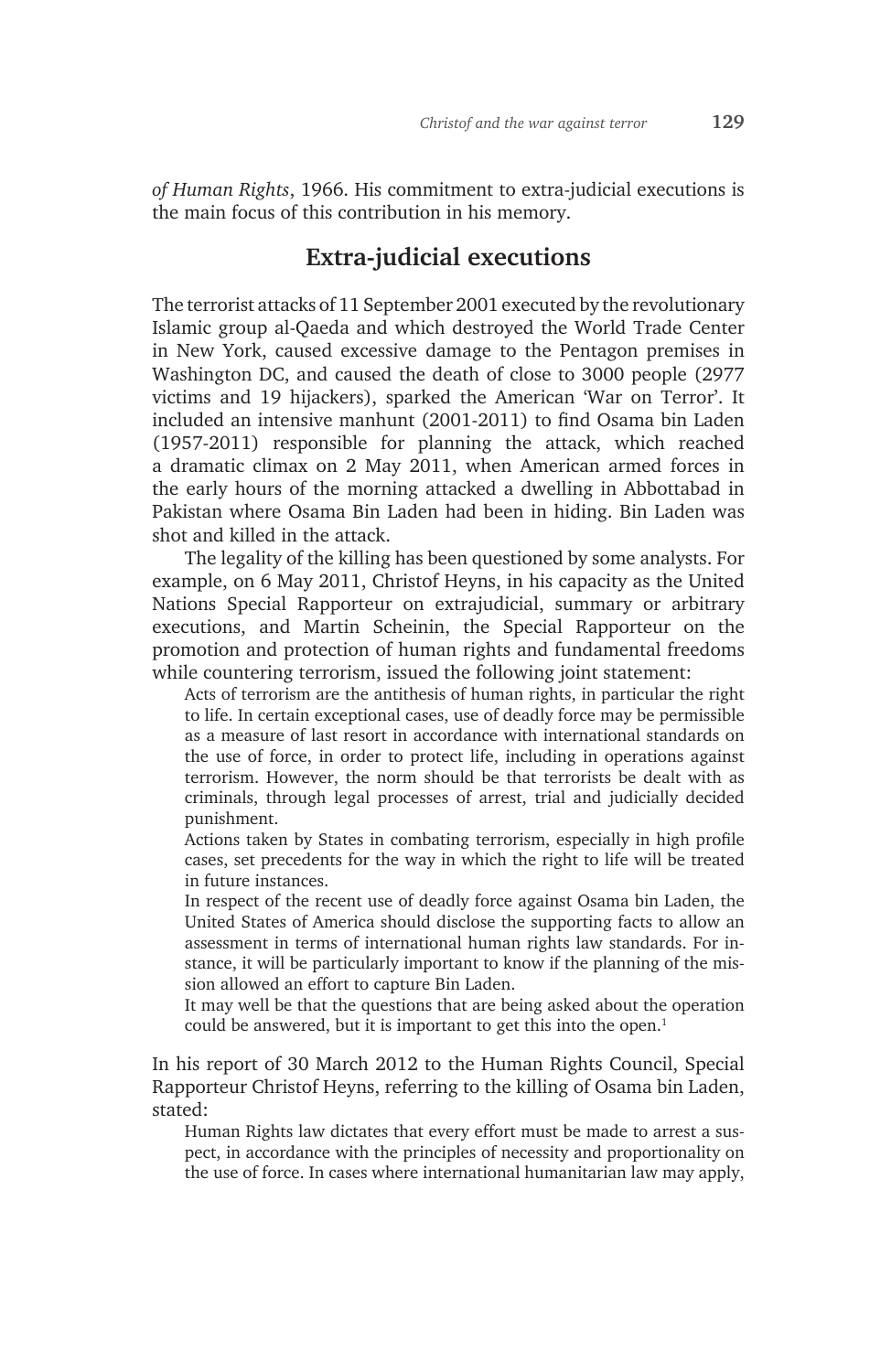the situation in each country should be assessed on a case-by-case basis in order to determine the existence or not of an armed conflict.2

In a subsequent report, Professor Heyns lamented the fact that 'some information' provided by the United States that related to the killing of Osama Bin Laden 'did not provide adequate clarification of the exact circumstances insofar as issues of the use of lethal force are concerned'.<sup>3</sup>

The supposition that the killing of Osama bin Laden amounted to 'extrajudicial killing without due process of law' was also shared by some academics, such as Professor Nick Grief of Kent University.<sup>4</sup>

Harold Hongju Koh, at the time Legal Advisor to the US Department of State, in an address at the Annual Meeting of the American Society of International Law delivered on 25 March 2010 in New York gave assurances that '[i]n ... all our operations involving the use of force, including those in the armed conflict with al-Qaeda, the Taliban and associated forces, the Obama Administration is committed by word and deed to conducting ourselves in accordance with all applicable law'.<sup>5</sup> In a subsequent statement, Harold Koh stated that Osama bin Laden was legitimately killed within the confines of international humanitarian law:

Given bin Laden's unquestionable leadership position within al Qaeda and his clear continuing operational role, there can be no question that he was the leader of an enemy force and a legitimate target in our armed conflict with al Qaeda. In addition, bin Laden continued to pose an imminent threat to the United States that engaged our right to use force ... Under these circumstances, there is no question that he presented a lawful target for the use of lethal force ... Finally, consistent with the laws of armed conflict and U.S. military doctrine, the U.S. forces were prepared to capture bin Laden if he had surrendered in a way that they could safely accept. The laws of armed conflict require acceptance of a genuine offer of surrender that is clearly communicated by the surrendering party and received by the opposing force, under circumstances where it is feasible for the opposing forces to accept that offer of surrender. But where that is not the case, those laws authorize use of lethal force against the belligerent, under the circumstances presented here.<sup>6</sup>

A fundamental distinction between the point of departure of American spokespersons such as Harold Koh on the one hand and Christof Heyns on the other hand was whether the killing of Bin Laden occurred in the course of an armed conflict (Harold Koh's assumption), or whether on the contrary it was an instance of extra-judicial execution (Christof Heyns' assumption). If Bin Laden was killed within the confines of an armed conflict and was a legitimate target, the only circumstance under which the killing could have been censurable is if it could be shown that he had surrendered or was at the time *hors de combat* through sickness, having been wounded, or in virtue of any other cause. This was most likely not the case and his killing was therefore fully justified under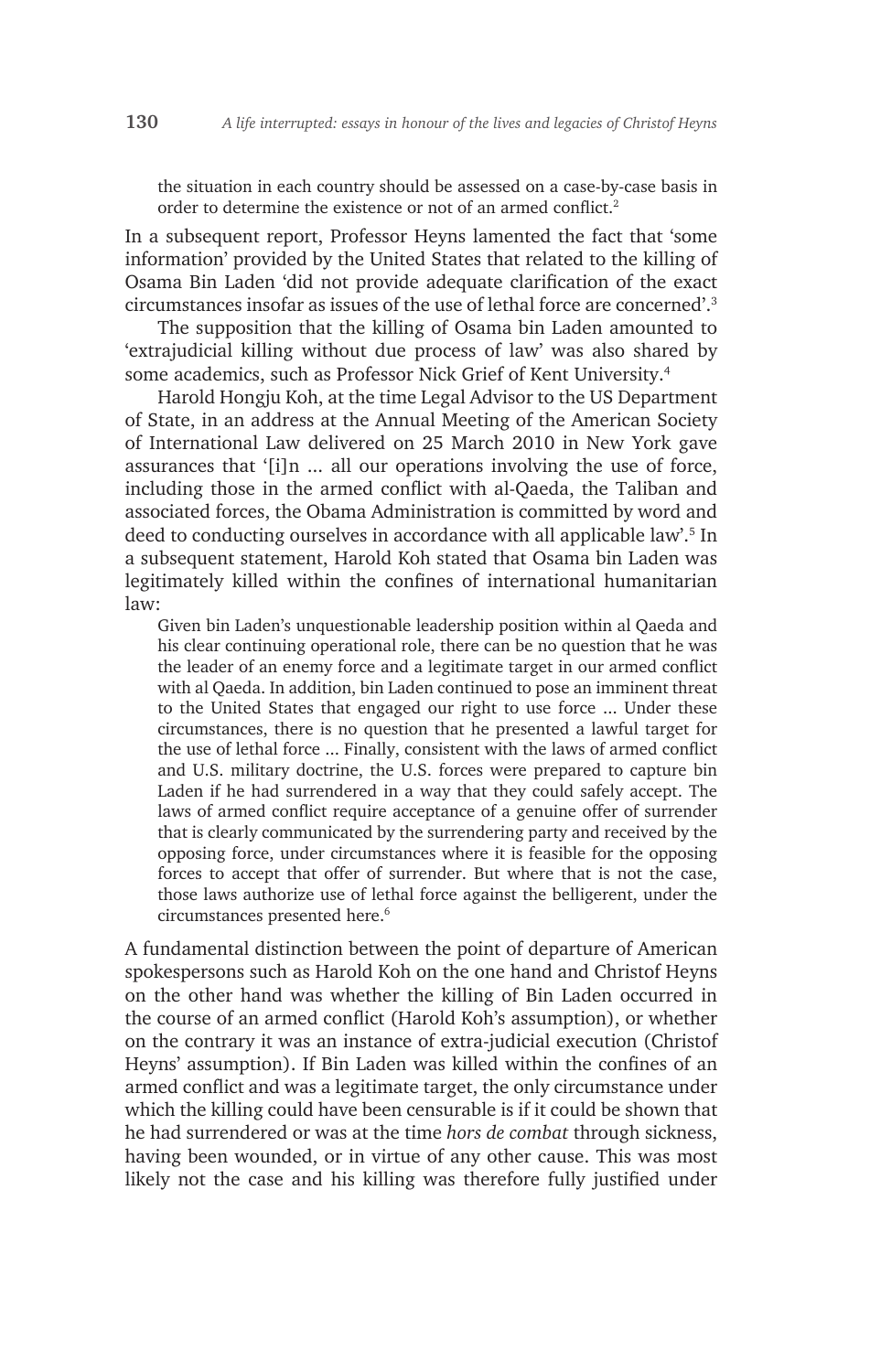the prevailing rules of international humanitarian law; that is, if one can assume that the American 'war against terror' is indeed an armed conflict within the confines of international humanitarian law.

The position taken by Christof Heyns in this regard subsequently derived support from refinement of the concept of 'armed conflict' in international law. Traditionally, 'armed conflict' was said to exist 'whenever there is a resort to armed force between States or protracted armed violence between governmental authorities and organized armed groups or between such groups within a State.'<sup>7</sup> The major focus was on distinguishing an armed conflict from violent acts that are no more than 'banditry, unorganized and short-lived insurrections, or terrorist activities,'8 or as stated in the Statute of the International Criminal Court, 'situations of internal disturbances, and tensions, such as riots, isolated and sporadic acts of violence or other acts of a similar nature.'<sup>9</sup> The key components that qualified acts of violence to become an armed conflict were (i) the intensity of the conflict, and (ii) the organisation of the parties to the conflict.10

In recent years another constituent element of the concept of 'armed conflict' has come to be emphasised, namely certain territorial confines, such as a war zone or battlefield as the precinct of combat. Emphasis on the territorial dimension of 'armed conflict' became a critical issue in the ongoing debate whether or not the 'Global War on Terror' ignited by the terrorist attacks of 11 September and intensified by the ISIS crises $11$ is indeed an 'armed conflict'. Can the United States apply the rules of international humanitarian law to distant targeting of, and drones strikes against, suspected terrorists wherever they might be found, in which event the dictates of international human rights law must be observed, or is the targeting of suspected terrorists beyond the confines of a territorially defined war zone and therefore merely a matter of law enforcement (arresting suspected criminals)?

It might be noted that American courts have often used words and phrases denoting the territorial confines of armed conflicts. It has thus been decided that the President of the United States does not have the power to detain as an enemy combatant an American citizen arrested on American soil 'distant from the zones of combat.'12 In another matter, Kennedy, J, delivering the opinion of the Court, referred to 'an active theater of war';<sup>13</sup> Hudson, J (dissenting) referred to the 'zone of battle';14 while Sentelle, J, delivering the opinion of the Court in another case, had occasion to note that 'Afghanistan remains a theater of active military combat'.<sup>15</sup>

It is therefore safe to say that the 'Global War on Terror' is not an armed conflict since the American armed forces launched attacks through distant targeting of suspected terrorists wherever they could be found and did not confine their attacks to a defined battlefield or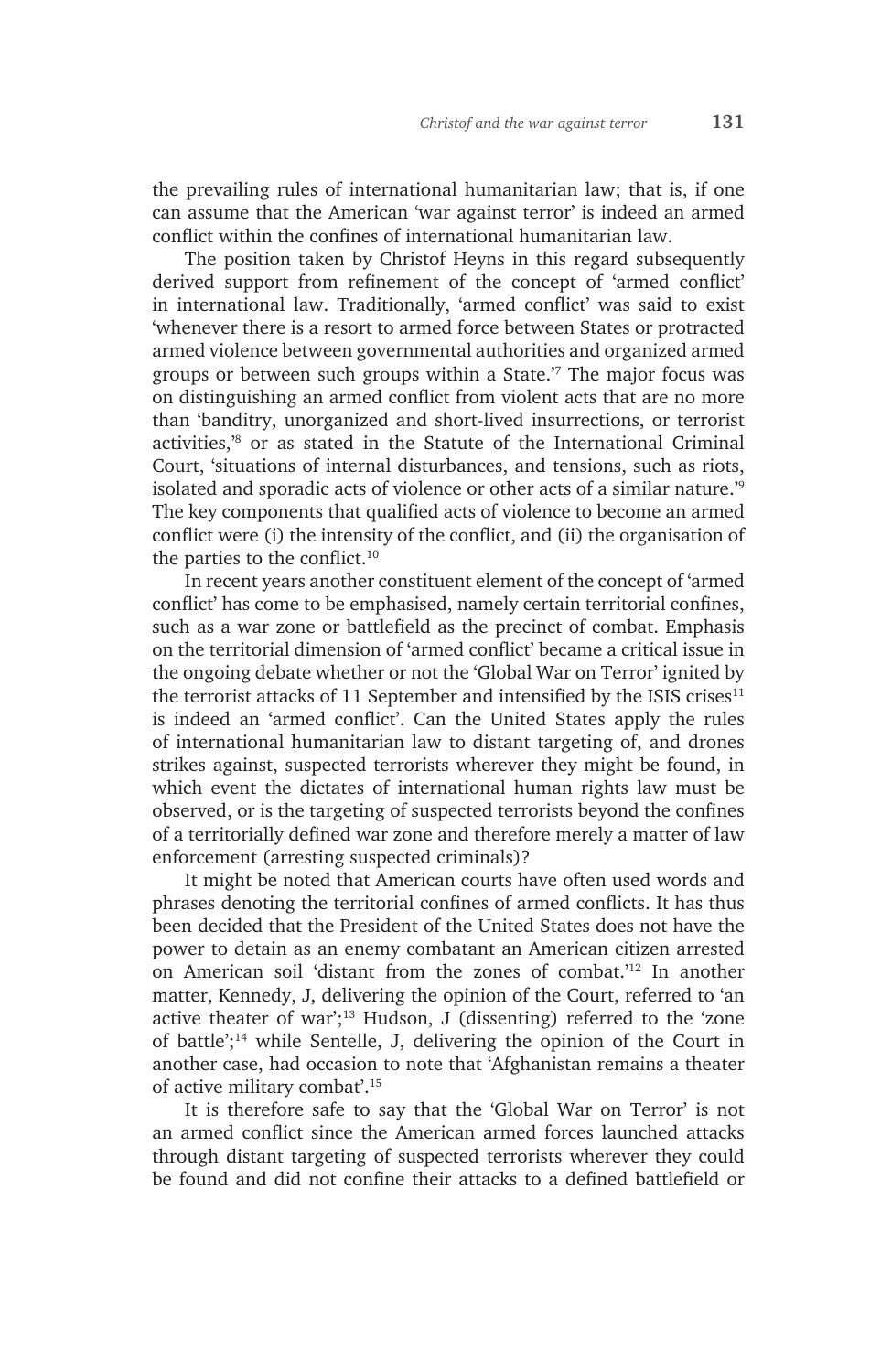war zone. Christof Heyns, therefore, had it quite right in his assessment that those perpetrators must not be killed but had to be arrested and brought to trial.

#### **Homage to Mahatma Gandhi**

Christof Heyns was awarded the Doctor of Laws degree of the University of the Witwatersrand, Johannesburg in 1991 based on a dissertation entitled *A jurisprudential analysis of civil disobedience*. It was a great honour in my own academic career that I was selected by Christof to serve as the supervisor of his dissertation, which included what can be evaluated as a homage to the Indian tycoon, Mahatma Gandhi (1869- 1948).

Gandhi came to South Africa in 1893 and stayed in the country, practicing law, until 1915. His involvement in civil disobedience was sparked when during the night of 7 June 1893 he was thrown off a train in Pietermaritzburg for sitting in the first-class coach of the train reserved for whites. Gandhi defended his right to sit in that section of the train based on the Indian caste system that distinguished between the rights of an upper class and a lower class within the Indian community. He claimed that he had the right to travel in the first-class section of the train because he was not a 'coolie' (the working class) but belonged to the upper class. His philosophy on civil disobedience came to be depicted as 'passive resistance' – or as he preferred to call it, satyagraha (from satya, meaning truth, and grapha, meaning grasping, that is, grasping the truth, or holding on to truth). One must clearly demonstrate one's objections to injustices but without obstructing the daily livelihood of others. I remember as a child growing up in Durban seeing Indians holding banners at the side of the road but without interrupting the flow of traffic or the movement of pedestrians on the adjoining sidewalk.

Based on the caste system, Gandhi believed that 'the white race in South Africa should be the predominant race'.16 However, civil disobedience executed on basis of passive resistance (*satyagraha*) became the main focus of his political directives in South Africa. When he returned to India, the caste system reminded him of apartheid practices in South Africa and he spent much of his time in India to abolish that system. In the closing chapter of his dissertation, Christof Heyns attributed as a unique contribution of Gandhi the fact that 'he was the first to perceive and to use the newly emerging opportunity to rally people under the banner of non-violent resistance',<sup>17</sup> but that the history of Gandhi in South Africa illustrates that 'some measure of human suffering appears to be unavoidable in the quest for a new and better world'<sup>18</sup>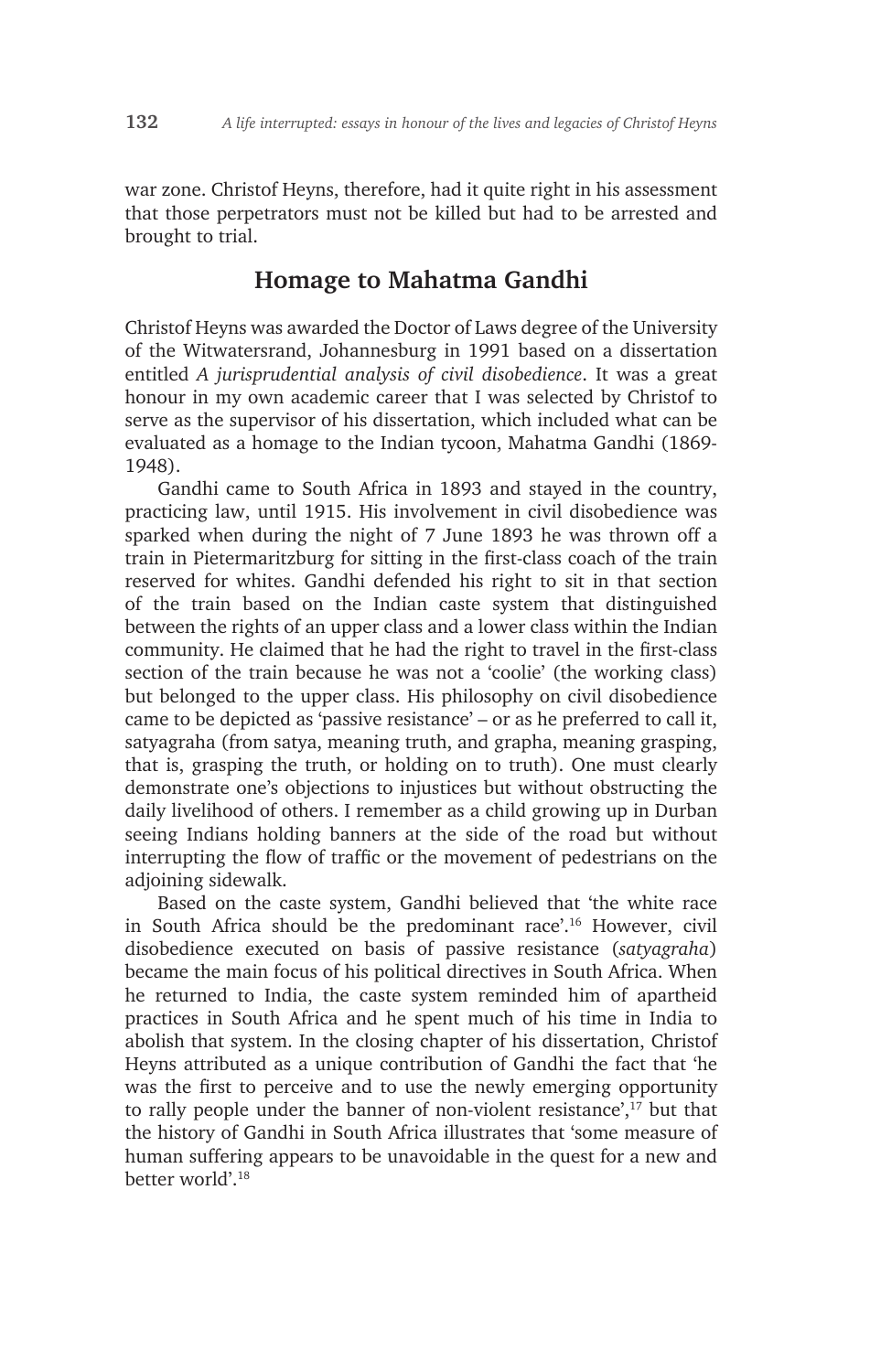It is perhaps worth noting that the Secretary-General of the United Nations, Ban Ki-Moon on occasion of the International Day of Peace on 2 October 2008 in an address to the General Assembly proclaimed that Gandhi's legacy is more important today than ever; and that Chief Albert Luthuli (1899-1967), leader of the African National Congress, in 1958 became the first South African to receive the Nobel Peace Prize, which was based on his policy of bringing about peace and reconciliation in South Africa by peaceful means.

# **Concluding observations**

Christof Heyns and I have come together ever so often as friends and colleagues, including during my annual stay at the University of Pretoria as an extraordinary professor in the Department of Private Law. We could also arrange his participation in a conference of the Center for the Study of Law and Religion of Emory University that was held in Franschhoek in South Africa in March 1997 on *The problem of proselytism in Southern Africa: legal and theological dimensions*. Christof Heyns and Danie Brand delivered a joint paper at the conference entitled 'The constitutional protection of religious human rights in Southern Africa'.19 It contains an elaborate exposition of constitutional regulations of religion in countries such as Angola, Botswana, the Democratic Republic of the Congo, Lesotho, Malawi, Mauritius, Mozambique, Namibia, Seychelles, South Africa, Swaziland, Tanzania, Zambia, and Zimbabwe. They argued that religious liberty is the fundamental basis for the general development of human rights law, and since religious rights are well protected in African constitutional systems the recognition of rights as basic human rights 'must surely enjoy a high level of probability'.

As a proponent of human rights in Africa and a voice calling for peaceful means of political change Christof Heyns has made his mark that will remain on the forefront of our thinking for many generations to come.

I.T. Cohen Professor of International Law and Human Rights, Emory University School of Law; Extraordinary Professor in the Department of Private Law, UP.

<sup>1</sup> Press Release, UN Office of the High Commissioner for Human Rights, Osama bin Laden: Statement by the UN Special Rapporteur on summary executions and on human rights and counter-terrorism (6 May 2011), http://www.ohchr.org/ en/NewsEvents/Pages/DisplayNews.aspx?NewsID=10987&LangID=E; and see also Arabella Thorp, 'Killing Osama bin Laden: Has Justice been Done?' House of Commons Library, Standard Note SN/IA/5967, at 6 (16 May 2011); C Heyns & S Knuckey 'The long-term international law implications of targeted killing practices' (2013) 54 *Harvard International Law Jourbal* 101, at 106.

<sup>2</sup> Human Rights Council, 12th Sess, Agenda Item 3, 'Report of the Special Rapporteur on extrajudicial, summary or arbitrary executions, Christof Heyns', para 77, UN Doc A/HRC/20/22/Add.3 (30 March 2012).